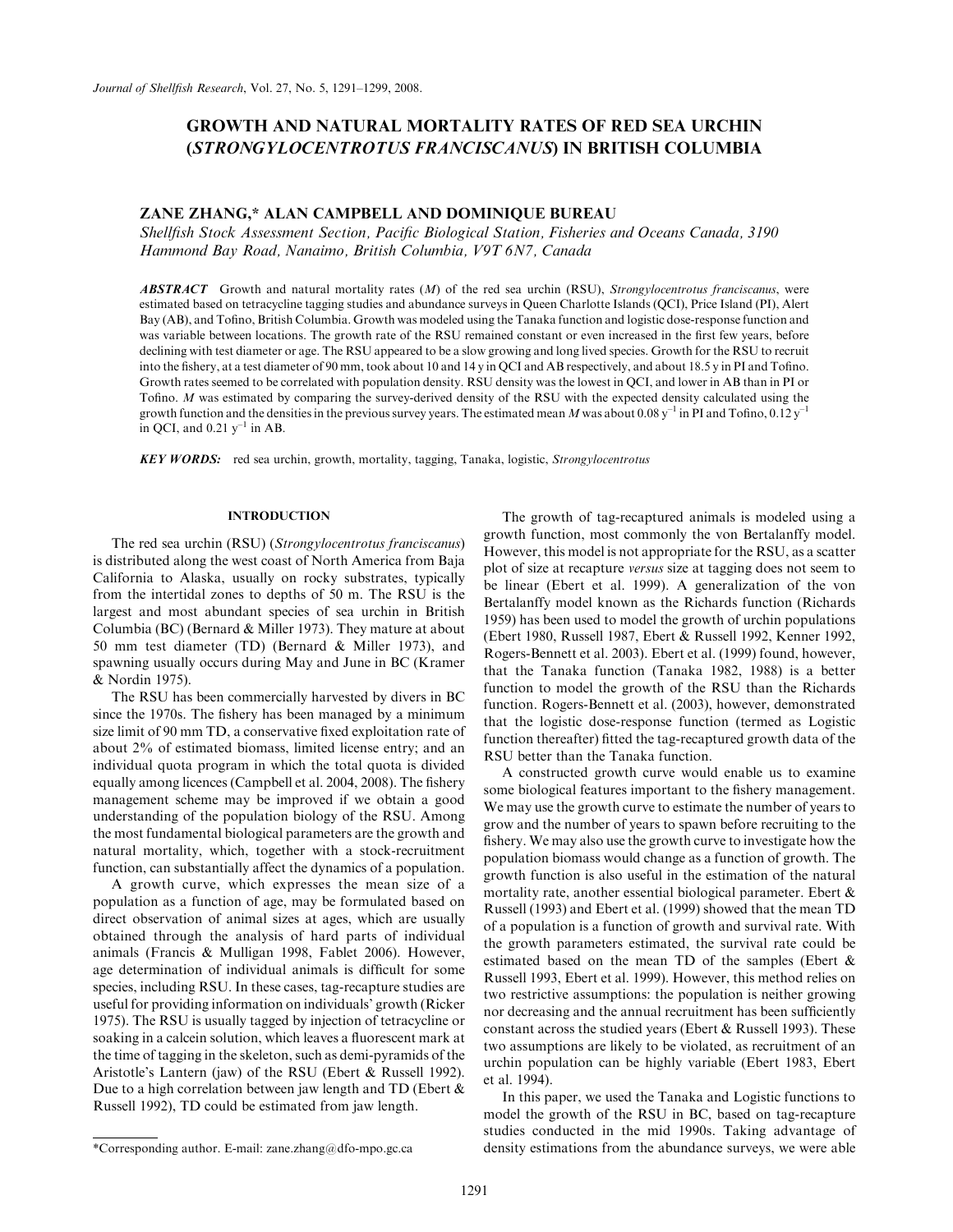to use the growth functions to estimate the natural mortality rate, and the estimation would not be affected by variable recruitment. Growth parameters and mortality rates were estimated using the Bayesian approach.

#### MATERIALS AND METHODS

Tag-recapture studies and abundance surveys were conducted in four study areas in BC. RSU were tagged using tetracycline or calcein solution, which left in the jaw (see below) a fluorescent mark visible under UV light. The TD of recaptured individuals at tagging was back-calculated from the lengths of the jaw at tagging and recapture, and the TD of the individual at recapture. The growth of the RSU was modeled using the Tanaka and Logistic functions. Natural mortality rates were estimated by comparing the survey-derived density with the expected density calculated using the estimated densities in the previous survey years and the growth functions.

# Tag-recapture Studies

Tagging and abundance surveys were conducted in four study areas: Queen Charlotte Islands (QCI), Price Island (PI), Alert Bay (AB), and Tofino (Fig. 1), which have been closed to fishing since 1994–1995. The four areas had nine experimental plots (sites) each, three of which served as controls (with no harvesting) and the other six sustained different intensities of harvesting. To exclude the impact of harvesting on the estimation of growth and natural mortality rate  $(M)$ , we only used the data from the three control sites of each area in this study. Abundance surveys started in 1994–1995, and proceeded mostly on an annual basis for a number of years (Table 1). In each survey, RSU density and size frequency distributions were measured on dive transects.

Approximately 1,000 RSU were tagged at each of the nine experimental sites at QCI (1996), PI (1996) and Tofino (1995 and 1996), and at the three control sites at AB (1996). Urchins  $>$ 25 mm TD were tagged *in-situ* by divers by injecting tetracy-



Figure 1. Geographic locations of the four study areas in British Columbia.

| ιBΙ<br>ъ.<br>п. |
|-----------------|
|-----------------|

Number of control sites surveyed, by year, in each area during the study period.

| Year | <b>Queen Charlotte</b><br><b>Islands</b> | <b>Price Island</b> | <b>Alert Bay</b> | Tofino |
|------|------------------------------------------|---------------------|------------------|--------|
| 1994 |                                          |                     |                  |        |
| 1995 |                                          |                     |                  |        |
| 1996 |                                          |                     |                  |        |
| 1997 |                                          |                     |                  |        |
| 1998 |                                          |                     |                  |        |
| 1999 |                                          |                     |                  |        |
| 2000 |                                          |                     |                  |        |
| 2001 |                                          |                     |                  |        |
| 2002 |                                          |                     |                  |        |
| 2003 |                                          |                     |                  |        |
| 2004 |                                          |                     |                  |        |
| 2005 |                                          |                     |                  |        |

cline (20g/L sea water) with a syringe. Urchins  $\leq$  25 mm TD were collected by divers and soaked in a calcein solution (125 mg/L seawater) overnight before being released on the tag site the next day. A calcein bath was used to tag small urchins because they are difficult to tag with the use of a syringe. Tetracycline and calcein are chemical tags that bind to calcium in growing portions of the skeleton and therefore provide a fluorescent mark, visible under a UV light, indicating the size of the bony structure at the time of tagging.

One year after tagging, approximately 1,000 urchins were harvested from each tag site. Test diameter of each urchin was measured with callipers and the Aristotle's lantern (mouth parts) removed and checked for tags. Tagged Aristotle's lanterns were kept for further processing at the laboratory. These Aristotle's lanterns were then soaked in 12.5% bleach overnight to dissolve soft tissues. The demi-pyramids of the Atistotle's lantern (jaw) were kept for measurements. In 1997 (1996 and 1997 for Tofino), one year after tagging for each site, 478, 672, 540, and 553 tagged urchins were recaptured from the control sites of QCI, PI, AB, and Tofino respectively.

Jaw length of recaptured urchins was measured with callipers. Growth of the demi-pyramids was measured, under a microscope equipped with a UV light, as the distance between the top of the demi-pyramid and the tetracycline (or calcein) tag. Jaw length at the time of tagging was calculated as the jaw length at tag-recovery minus jaw growth.

# Back-calculation of Test Diameter at Tagging

We used a power model to describe the relationship between the expected test diameter  $(D)$  and jaw length  $(L)$  at the time of recapture for each of the four areas:

$$
\hat{D} = aL^b \tag{1}
$$

where  $a$  and  $b$  are the model parameters, which were estimated by the least squares. The data were well fitted by the power model with coefficients of determination lying between 0.95 and 0.98.

TDs of the individuals at the time of tagging were backcalculated. We assumed that if the TD of an individual was larger or smaller by a percentage than the mean (expected) TD for the RSU with the same jaw lengths as this individual at the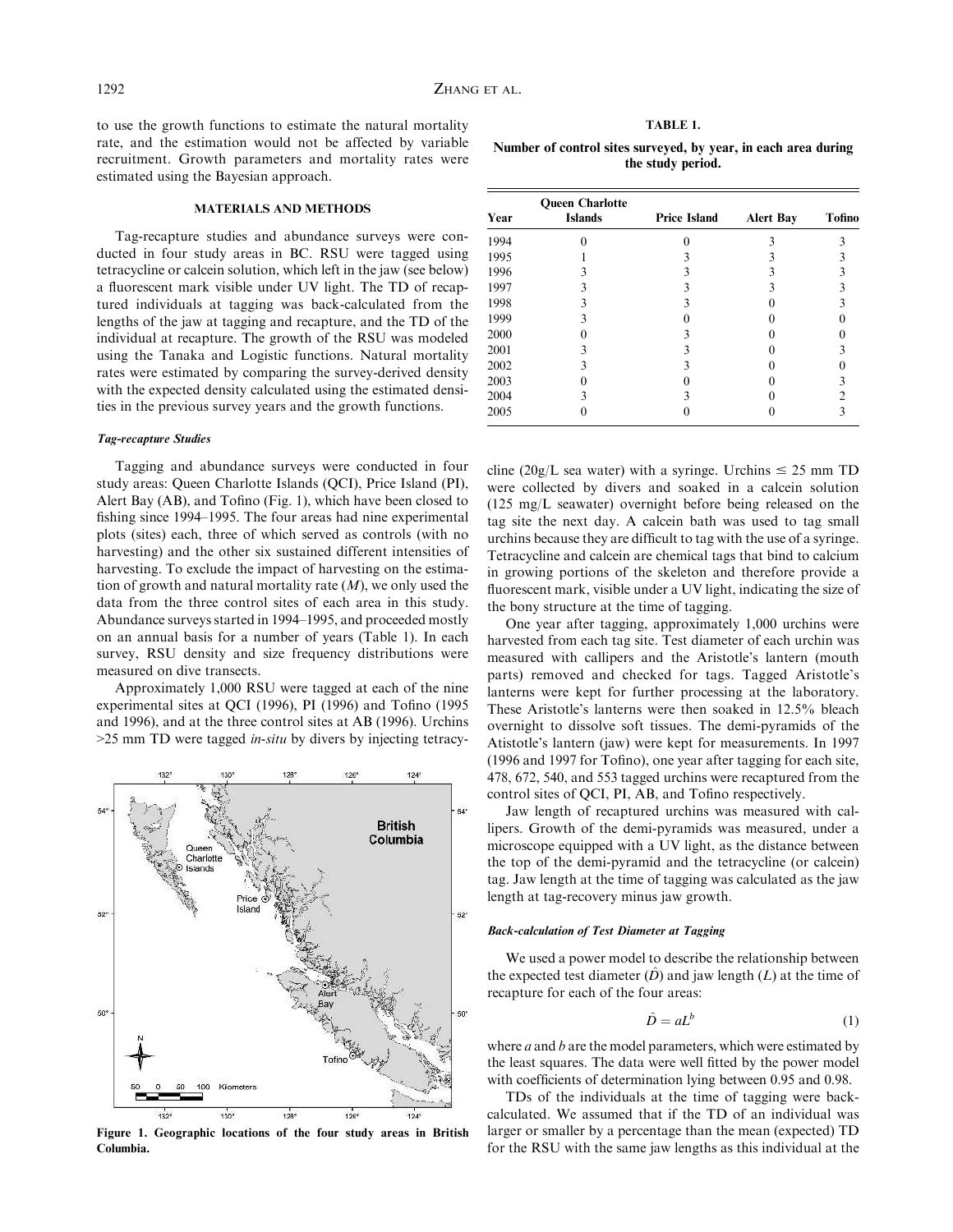time of recapture, the TD of this individual was also larger or smaller by the same percentage than the mean TD for the RSU with the same jaw lengths as this individual at the time of tagging a year earlier. The TD of this individual at the time of tagging was, therefore, estimated using the following equation:

$$
D_t = D_{t+1} \left(\frac{L_t}{L_{t+1}}\right)^b \tag{2}
$$

where  $D_t$  and  $D_{t+1}$  are the TDs at the time of tagging and recapture respectively, and  $L_t$  and  $L_{t+1}$  are the jaw lengths at the time of tagging and recapture respectively.

# Growth Models

Plots of annual growth showed that the growth rate practically remained the same or even increased slightly with TD for small urchins and decreased with TD for large ones (Fig. 2). To determine if there was a statistical significance in the increase of the growth rate with TDs in the early years, we conducted an analysis of variance test on the simple linear regression of the annual growths versus TDs, for RSUs <30 mm TD. Scatter plots of TDs at recapture against TDs at tagging over the entire size range were obviously nonlinear (not shown). The growth of the RSU was modeled using the Tanaka (Tanaka 1988, Ebert & Russell 1993) and Logistic (Rogers-Bennett et al. 2003) functions. Both functions have three parameters to be estimated from the tag-recapture data.

Using the differential form of the Tanaka function, the expected TD at time  $t + 1$  was modeled as:

$$
\hat{D}_{t+1} = \frac{1}{\sqrt{f}} \log \left| 2f\left(\frac{E}{4f} - \frac{a}{E} + 1\right) + 2\sqrt{f^2 \left(\frac{E}{4f} - \frac{a}{E} + 1\right)^2 + f \times a} \right| + d
$$
\n(3)

where  $f$ ,  $a$ , and  $d$  are the model parameters, and  $E$  was calculated as:

$$
E = \exp\left(\sqrt{f}(\hat{D}_t - d)\right) \tag{4}
$$

Using the Logistic function, the expected TD at time  $t + 1$  was modeled as:

$$
\hat{D}_{t+1} = \frac{a}{1 + (\hat{D}_t/b)^c} + \hat{D}_t
$$
\n(5)

We assumed that the errors between the observed  $TD(D)$  and expected TD  $(D)$  at the time of tagging and recapture were normally distributed:

$$
D = \hat{D} + \varepsilon \tag{6}
$$

where  $\varepsilon$  is a normal variate  $\varepsilon \sim N(0, \sigma^2)$ . The Bayesian approach was applied to estimate the growth parameters, and uninformative priors were assigned to the parameters. The prior distributions for the parameters of the Tanaka function were:  $f \sim N(0.5,$  $100<sup>2</sup>$ ) I(0,) where I(0,) indicates that the distribution lies above 0;  $a \sim N(0.5, 100^2)$ ;  $b \sim N(100, 100^2)$ . The prior distributions for the Logistic function were:  $a \sim N(10, 100^2) I(0)$ ;  $b \sim N(20, 100^2)$ 100<sup>2</sup>) I(0,);  $c \sim N(10, 100^2)$  I(0,). For both functions,  $\sigma^2$  was assigned an informative inverse gamma distribution:  $1/\sigma^2$  ~  $Gamma(0.001, 100^2)$  where  $0.001$  and  $0.0001$  represent the parameters of shape and rate of the gamma distribution.

The WinBUGS software program (Spiegelhalter et al. 2003) was used for the Bayesian analyses. The first 10,000 samples were treated as a burn-in period, and the next 10,000 samples were saved. Two chains were used with different initial values. Evidence of convergence was warranted by the Gelman-Rubin diagnostics test. The goodness of fit by the two functions was judged by Deviance Information Criterion (DIC). A smaller DIC would indicate a better fit to the data.

To produce a growth curve in terms of TD versus age, a small TD of 0.5 mm (Rowley 1990, Ebert & Russell 1992) was assumed for the RSU at settlement, and TDs at later years were obtained by a recursive calculation.



Figure 2. Comparisons of observed annual growth (dots) and predicted annual growth by the Tanaka function (broken lines) and the logistic doseresponse function (solid line) as a function of test diameters (TD) at the time of tagging for red sea urchins in the four studied areas.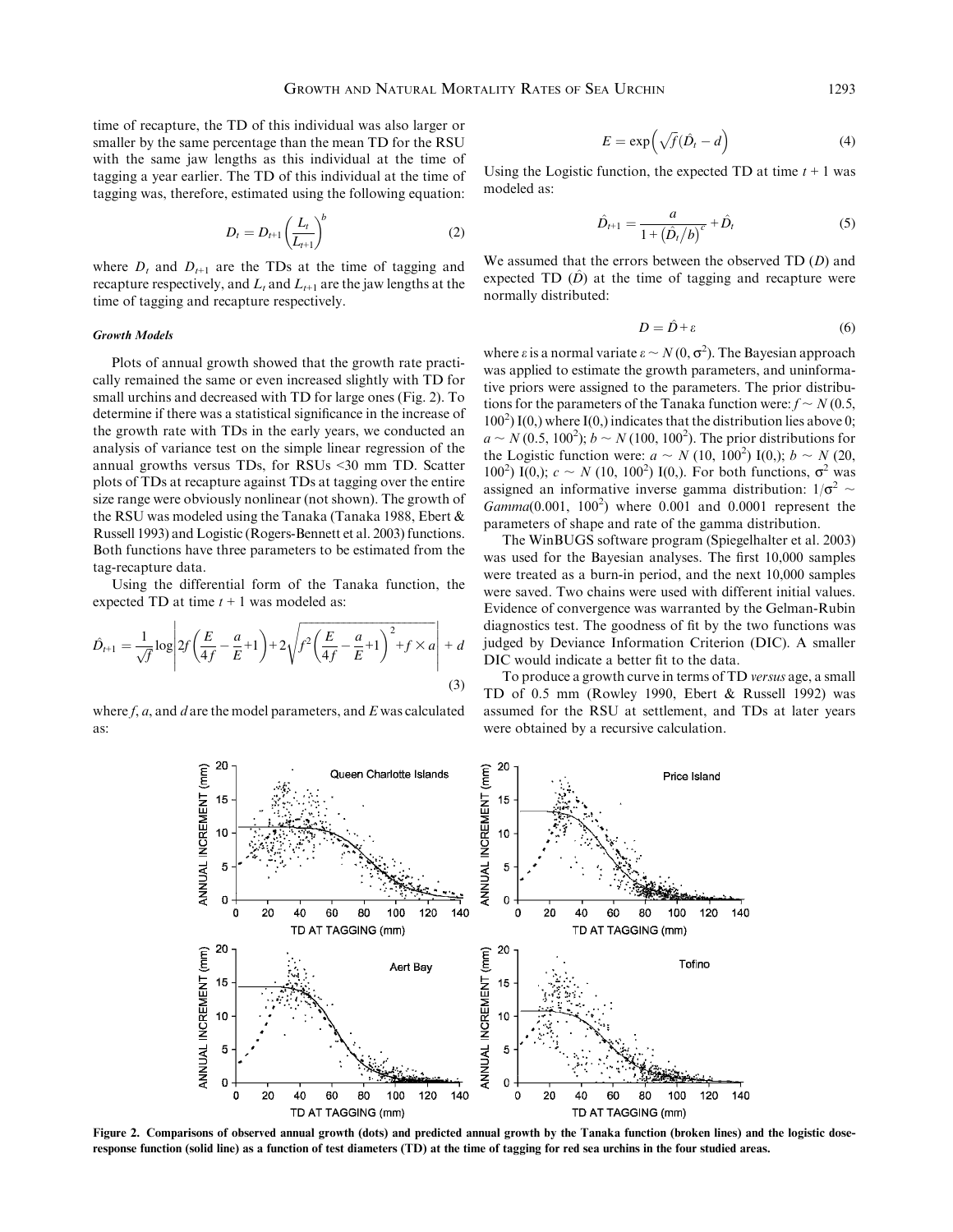# Estimation of Natural Mortality Rates

M was estimated by comparing survey-derived urchin density with the expected density at each site and in each survey year. Survey-derived densities and associated standard deviations were estimated for each control site and year based on the survey data. Mean survey-derived densities varied between 1.6 and  $8.0/m^2$  in QCI, between 7.6 and  $43.2/m^2$  in PI, between 3.8 and  $9.6/m<sup>2</sup>$  in AB, and between 3.7 and  $32.8/m<sup>2</sup>$  in Tofino. Using a state-space approach, the expected density in a survey year was calculated based on the expected density rather than the observed density in the previous survey year. The size frequency distributions were used to account for the impact of growth on M estimation.

To eliminate the effect of likely variable settlement on the estimation of M, the RSU measurements were divided into a large sized group ( $\geq 60$  mm TD) and a small sized group ( $\leq 60$ ) mm TD). We chose the delimiting size to be 60 mm TD, so that very small RSU, hardly observed in a survey, were unlikely to grow into the large sized group based on our estimated growth rates.

We did not consider possible migration of RSU into or out of each site in the M estimation. Therefore, a change in the density of large sized RSU from one survey year to the next one was assumed to be caused by the interaction between natural mortality and recruitment because of growing of small sized RSU into the large sized group. We estimated the amount of recruitment through Monte Carlo simulations.

A small sized RSU of test diameter,  $D_t$ , at one survey would grow to a test diameter of  $D_{t+1}$  in the next year according to the Tanaka function:

$$
D_{t+1} = \frac{1}{\sqrt{\bar{f}}} \log \left| 2\bar{f} \left( \frac{E}{4\bar{f}} - \frac{\bar{a}}{E} + 1 \right) + 2\sqrt{\bar{f}^2 \left( \frac{E}{4\bar{f}} - \frac{\bar{a}}{E} + 1 \right)^2 + \bar{f} \times \bar{a}} \right|
$$
  
+  $\bar{d} + \bar{\varepsilon}$  (7)

and to the Logistic function:

$$
D_{t+1} = \frac{\bar{a}}{1 + (D_t/\bar{b})^{\bar{c}}} + D_t + \bar{\varepsilon}
$$
 (8)

where  $\bar{a}$ ,  $\bar{d}$ ,  $\bar{f}$  and  $\bar{\epsilon}$  in Eq. 7, and  $\bar{a}$ ,  $\bar{b}$ ,  $\bar{c}$  and  $\bar{\epsilon}$  in Eq. 8 were randomly generated values based on the estimated means and variances of the Tanaka and Logistic function parameters respectively. If the two consecutive surveys were 2 or 3 y apart, Eq. 7 or 8 was recursively used. All together 5,000 such simulations were conducted, and the proportion of these simulations, where resultant  $D_{t+1}$  was  $\geq 60$  mm TD, indicated the percentage of small sized RSU of this size, which would grow into the large sized group by the subsequent survey time.

Densities of different sized RSU were estimated as the product of the survey-derived density of all sized RSU and the proportion of size-specific RSU obtained from the size frequency distributions. Leaving out the natural mortality, the density of recruits  $(R)$  because of growth of small urchins into the large group was estimated as:

$$
R = \sum_{d=1}^{60} P_d \times N_d \tag{9}
$$

where  $N_d$  is the estimated density of small urchin with a TD of  $d$  in one survey, and  $P_d$  is the estimated proportion of small

urchins of this TD, which would have grown into the large sized group by the time of the subsequent survey.

We assumed that  $M$  was the same for RSU in all sites of an area, but may vary in different areas. The expected density of large sized RSU in Site j of Area i at survey time  $t + \Delta t$  ( $\hat{D}_{i,j,t+\Delta t}$ ) was estimated based on the expected density of large sized RSU in the same location at the previous survey time  $(\hat{D}_{i,j,t})$  and the amount of potential recruitment  $(R_{i,j,t})$ :

$$
\hat{D}_{i,j,t+\Delta t} = (\hat{D}_{i,j,t} + R_{i,j,t}) \exp(-M_i \Delta t)
$$
\n(10)

where  $M_t$  is the natural mortality rate for Area i,  $\Delta t$  is the time interval in years between the two consecutive surveys. The expected density of large sized RSU at the 1st survey, however, could not be calculated using Eq. 10. The errors between surveyderived and expected densities of large sized RSU at the 1st survey as well as the subsequent survey times were assumed to be normally distributed:

$$
D_{i,j,t} = \hat{D}_{i,j,t} + \varepsilon_{i,j,t} \tag{11}
$$

where  $\varepsilon_{i,j,t}$  is a normal variate  $N(0, \sigma^2_{i,j,t})$ , where the variance  $\sigma^2_{i,j,t}$  was estimated based on the survey data in Site j of Area i at survey time  $t$  (unpublished data).

We assumed that  $M_i$  is exchangeable and comes from a normal distribution,  $M_i \sim N \left( U_M, \sigma^2 \right)$ , where the hyperparameters  $U_M$  and  $\sigma^2$  denote, respectively, the mean and variance across different areas. Bayesian hierarchical approach was used in the estimation. Uninformative priors were assigned to the hyperparameters and the expected density of large sized RSU at the 1st survey in each location:  $U_M \sim N(0.8, 100^2) I(0)$ ;  $1/\sigma_M \sim$  gamma (0,001, 0,0001);  $\hat{D}_{i,j,1} \sim \text{unif}(0, 50)$  a uniform distribution between 0 and 50. The first 50,000 samples were treated as a burn-in period, and the next 10,000 samples were saved. Two chains were used with different initial values. Evidence of convergence was warranted by the Gelman-Rubin diagnostics test.

# **RESULTS**

Estimated growth parameters and associated variances for the Tanaka and Logistic functions were presented in Table 2. The Tanaka and Logistic functions fitted the data well (Fig. 2). Both functions predicted similar growth rates within the range of available data in QCI, AB, and Tofino. The Tanaka function, however, predicted somewhat higher growth rates than the Logistic function in PI (Fig. 2). The growth rate remained high for the RSU  $\leq$  30–40 mm TD. The growth rate then declined with TD, asymptotically approaching to zero. The analysis of variance test showed that the growth rate increased significantly  $(P<0.001)$  for small RSU (<30 mm TD) in OCI and Tofino, but not significantly in PI and AB ( $P > 0.20$ ) although the growth rate for these small RSU also increased, on average, with TD.

The main difference between the two functions was the growth rates extrapolated beyond the available data range for small RSU. According to the Tanaka function, the growth rate of the RSU was initially small and increased with TDs until the maximum growth rate was reached. Thereafter, the RSU's growth declined with TD. According to the Logistic function, the growth rate was comparatively high initially and remained practically the same for the first few years, and then decreased with increasing TD.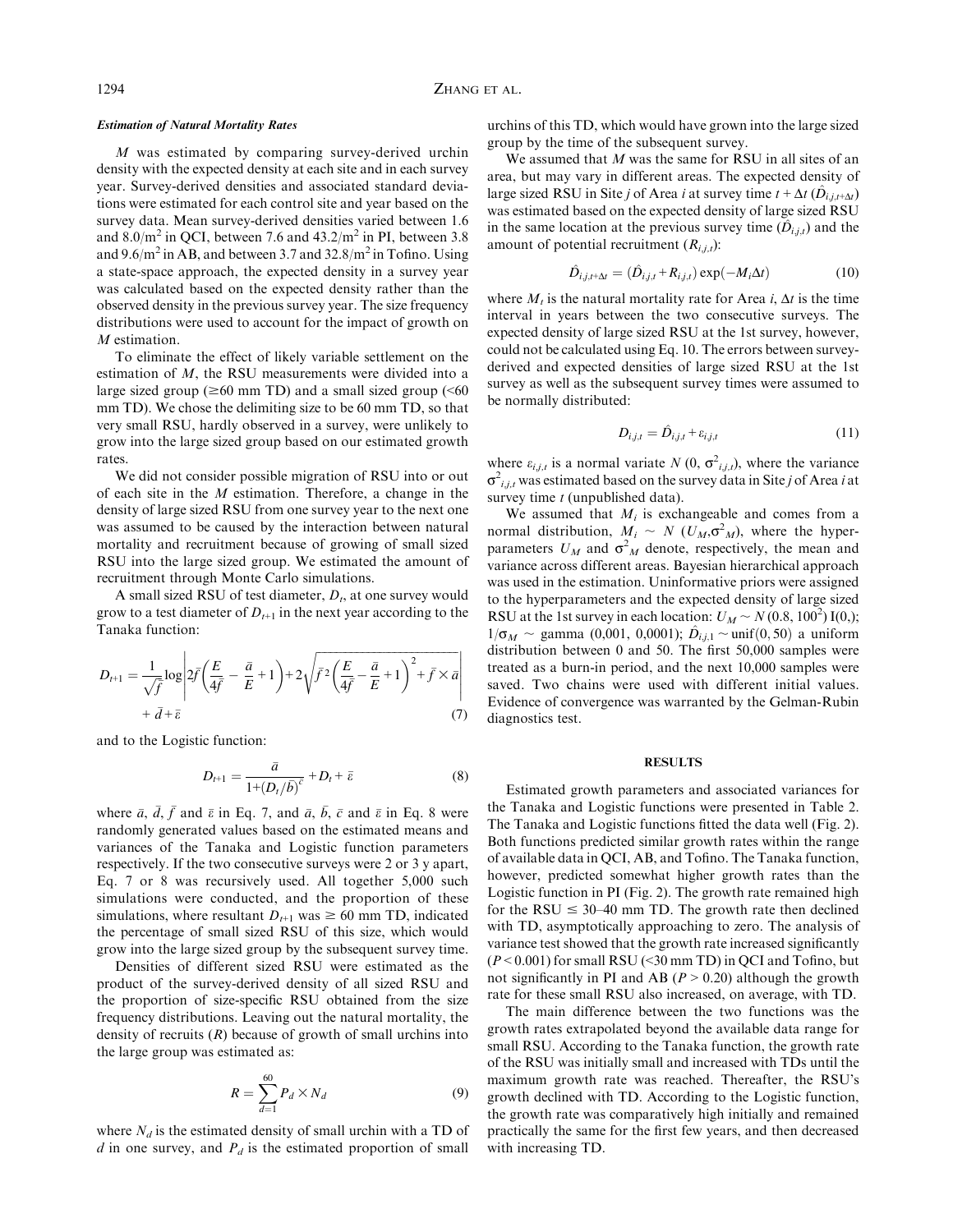TABLE 2.

| Model    | Parameter        | Area                          | Mean    | sd      | 95% CI Lower - Upper |
|----------|------------------|-------------------------------|---------|---------|----------------------|
| Tanaka   | $\boldsymbol{a}$ | Queen Charlotte Island        | 0.00681 | 0.00023 | $0.00636 - 0.00726$  |
|          |                  | Price Island                  | 0.00539 | 0.00015 | $0.00510 - 0.00568$  |
|          |                  | Alert Bay                     | 0.00420 | 0.00009 | $0.00403 - 0.00437$  |
|          |                  | Tofino                        | 0.00767 | 0.00035 | $0.00701 - 0.00838$  |
|          | $\overline{d}$   | <b>Oueen Charlotte Island</b> | 190.3   | 5.5     | $180.4 - 201.3$      |
|          |                  | Price Island                  | 118.2   | 2.1     | 113.9-122.4          |
|          |                  | Alert Bay                     | 125.4   | 1.8     | $122.1 - 128.9$      |
|          |                  | Tofino                        | 131.1   | 4.9     | $122.6 - 142.0$      |
|          | $\boldsymbol{f}$ | Queen Charlotte Island        | 0.00126 | 0.00009 | $0.00110 - 0.00144$  |
|          |                  | Price Island                  | 0.00342 | 0.00019 | $0.00307 - 0.00381$  |
|          |                  | Alert Bay                     | 0.00348 | 0.00014 | $0.00321 - 0.00376$  |
|          |                  | Tofino                        | 0.00232 | 0.00022 | 0.00188-0.00275      |
|          | $\sigma$         | <b>Oueen Charlotte Island</b> | 1.80    | 0.06    | $1.69 - 1.92$        |
|          |                  | Price Island                  | 1.21    | 0.03    | $1.14 - 1.27$        |
|          |                  | Alert Bay                     | 0.87    | 0.03    | $0.82 - 0.93$        |
|          |                  | Tofino                        | 1.88    | 0.06    | $1.78 - 2.00$        |
| Logistic | $\boldsymbol{a}$ | <b>Oueen Charlotte Island</b> | 10.83   | 0.1656  | $10.51 - 11.15$      |
|          |                  | Price Island                  | 13.28   | 0.1992  | 12.89-13.67          |
|          |                  | Alert Bay                     | 14.38   | 0.1488  | 14.09-14.67          |
|          |                  | Tofino                        | 11.26   | 0.2852  | $10.71 - 11.83$      |
|          | $\boldsymbol{b}$ | Queen Charlotte Island        | 85.76   | 1.397   | 82.95-88.52          |
|          |                  | Price Island                  | 57.29   | 0.8051  | 55.7-58.86           |
|          |                  | Alert Bay                     | 64.42   | 0.6934  | $63.08 - 65.8$       |
|          |                  | Tofino                        | 55.93   | 1.512   | 52.97-58.84          |
|          | $\boldsymbol{c}$ | Oueen Charlotte Island        | 7.07    | 0.6819  | 5.858-8.521          |
|          |                  | Price Island                  | 5.371   | 0.2332  | $4.93 - 5.85$        |
|          |                  | Alert Bay                     | 6.707   | 0.2373  | $6.263 - 7.193$      |
|          |                  | Tofino                        | 4.465   | 0.3306  | $3.862 - 5.161$      |
|          | $\sigma$         | <b>Oueen Charlotte Island</b> | 2.716   | 0.0876  | $2.551 - 2.897$      |
|          |                  | Price Island                  | 1.612   | 0.04473 | $1.526 - 1.704$      |
|          |                  | Alert Bay                     | 1.181   | 0.03594 | $1.112 - 1.254$      |
|          |                  | Tofino                        | 2.572   | 0.0777  | 2.424-2.729          |

Estimated means, standard deviations (sd), and 95% confidence intervals (95% CI) for the parameters of the Tanaka and Logistic dose-response functions (see text for explanation of parameters).

Estimated growth curves in terms of TD as a function of age were comparable for the RSU in PI, AB, and Tofino (Fig. 3). The growth curve for young RSU in QCI was also similar to those in the other three areas. However, the growth curve for older RSU ( $\geq$ 8 y) in QCI was substantially elevated because of higher growth rates in comparison with the growth curves in the other three areas (Fig. 3). For 100-y-old RSU, the mean TD was approximately 33% and 20% larger in QCI according, respectively, to the Tanaka and Logistic functions.

The TDs of young RSU predicted by the Tanaka function were smaller than those predicted by the Logistic function. The mean TD of age 1 RSU was 1.8–4.5 times larger, based on the Logistic function (Table 3). However, the difference in the ages of recruitment to the fishery (90 mm TD) was not so great because of accelerating growth rates in the first few years according to the Tanaka function. The recruitment ages were approximately 9–19 y and 11–19 y based on the Tanaka and Logistic functions respectively (Table 3). The data were slightly better fitted using the Tanaka function than using the Logistic function based on the DIC values (Table 3).

Natural mortality rates  $(M)$  estimated using the Tanaka function or the Logistic function were about the same (Table 4). The mean natural mortality rate  $(U_M)$  for the RSU pop-

ulation across the areas was estimated to be around  $0.13 \text{ y}^{-1}$ . M was relatively low  $(<0.1 y^{-1})$  in PI and Tofino, intermediate  $(0.12 \text{ y}^{-1})$  in QCI, and the highest  $(0.21 \text{ y}^{-1})$  in AB (Table 4). The high estimated  $M$  in AB was because of the dramatic declines in the densities in all the three control sites in AB in 1996. Survey-derived densities of all sized RSU decreased by 41% to 49% in 1996 relative to the densities in 1995. M would be well below  $0.1 y^{-1}$ , if this drastic decline in the population densities were not considered in the estimation. Also, the estimated  $M$  in AB was associated with the highest amount of variation, because there were only four years of survey data available for AB, considerably less than for the other three areas.

#### DISCUSSION

The RSU grew in a different fashion than many aquatic invertebrate species. The RSU exhibited a sigmoidal growth, which could not be adequately modeled by the most frequently used von Bertalanffy function (Ebert & Russell 1993, Rogers-Bennett et al. 2003). The less commonly used Tanaka and Logistic functions were found to be more adequate for describing RSU growth (also see Ebert & Russell 1993, Rogers-Bennett et al. 2003).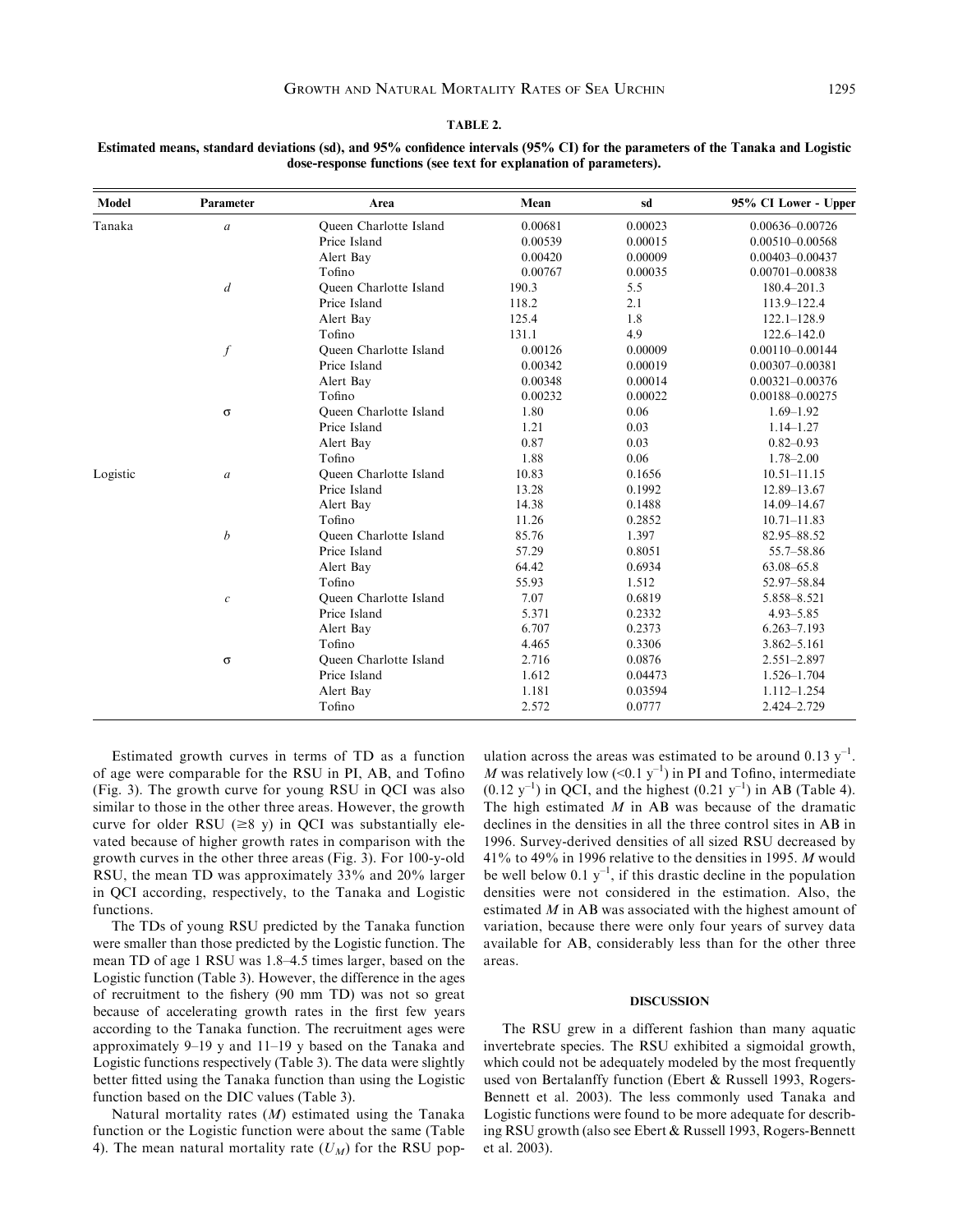

Figure 3. Estimated growth curves for the red sea urchin using the Tanaka and Logistic functions.

The Tanaka function was designed to accommodate a growth curve with a general sigmoid shape (Tanaka 1988). This function demands an increasing growth rate in the initial period of growth and a decreasing growth in the remaining period. There is a major difference between the Tanaka function and other sigmoidal functions such as the Gompertz growth function (Quinn & Deriso 1999). The Tanaka function lacks an asymptotic size and allows the animals to continue to grow as long as they live, although the growth rate asymptotically approaches to zero. The Gompertz growth function sets an asymptotic size for the animal population. The Gompertz growth function was rejected after being tried because of a poor fit of the RSU growth data.

The Logistic function was found to fit the growth data of the RSU in California better than the Tanaka function (Rogers-Bennett et al. 2003). The Logistic function dictates an approximately equal growth rate in the initial growth period and decreasing growth rate in the remaining period. Like the Tanaka function, the Logistic function does not impose an asymptotic size on the animal population, and also allows the animals to grow as long as they live with the growth rate asymptotically approaching to zero.

The main difference between the Tanaka and Logistic functions lies in the initial growth period. The growth rate for the tagged and recaptured small RSU (<30 mm TD) increased significantly with increased TD in QCI and Tofino. At PI and AB, the growth rate for these small RSU also, on average,

| A RT<br>лM. |  |
|-------------|--|
|-------------|--|

A comparison of test diameter at estimated age 1 (TD1), age-atrecruitment to the fishery (ARF), deviance information criterion (DIC) for the Tanaka and Logistic dose-response functions.

|              |          | <b>Oueen Charlotte</b><br><b>Islands</b> | Price<br><b>Island</b> | Alert<br>Bay | <b>Tofino</b> |
|--------------|----------|------------------------------------------|------------------------|--------------|---------------|
| $TD1$ (mm)   | Tanaka   | 5.9                                      | 4.1                    | 3.3          | 6.4           |
|              | Logistic | 11.3                                     | 13.8                   | 14.9         | 11.3          |
| $ARF$ (year) | Tanaka   | 10.9                                     | 19.2                   | 15.5         | 18.7          |
|              | Logistic | 9.1                                      | 17.5                   | 12.6         | 18.5          |
| DIC          | Tanaka   | 4,677.6                                  | 5,482.2                | 3,712.7      | 5,510.7       |
|              | Logistic | 4,823.9                                  | 5.535.1                | 3,744.7      | 5.550.9       |

increased with increased TD albeit not significantly. We found that the growth data were fitted slightly better using the Tanaka function rather than the Logistic function contrary to that report by Rogers-Bennett et al. (2003).

The RSU's growth within the first 2–3 y after larval settlement was uncertain, because small sized RSU were not tagged in our study. For 1-y-old RSU, the Tanaka function would expect the TD to be 3.3–6.4 mm, whereas the Logistic function would predict the TD to be 11.3–14.9 mm. Our combined size frequency data for all sites and years (unpublished data) in each area showed that the first mode appeared to be in the neighborhood of 10 mm TD. Cultured RSU had an average TD of 10.7 mm at nearly 1 y of age in BC (unpublished data). Laboratory-reared purple sea urchin, Strongylocentrotus purpuratus, could grow by 10–30 mm TD in the 1st year (Pearse & Cameron 1991). In the natural environment, they seemed to grow slower. Purple sea urchin at 1 y of age in southern California were estimated to be 3.6 mm TD in barrens, and 17 mm TD in kelp beds based on the size-frequency analysis and mark-recapture studies (Rowley 1990). Estimated TD of green sea urchin, Strongylocentrotus droebachiensis, at 1 y of age in the natural environment varied from 2.6–4.3 mm in the St. Lawrence Estuary (Himmelman et al. 1983), 6–8 mm in Nova Scotia (Scheibling 1986, Raymond & Scheibling 1987), 8–10 mm in Maine (Swan 1958), 10 mm in Barents Sea, and 11–17 in

## TABLE 4.

Means, standard deviations (sd), and 95% confidence intervals (95% CI) of the annual natural mortality rates  $(y^{-1})$  estimated using the Tanaka and logistic dose-response functions.

| <b>Model</b> | Area                             | Mean  | sd    | 95% CI          |
|--------------|----------------------------------|-------|-------|-----------------|
| Tanaka       | <b>Oueen Charlotte</b><br>Island | 0.120 | 0.039 | $0.053 - 0.21$  |
|              | Price Island                     | 0.081 | 0.020 | $0.041 - 0.12$  |
|              | Alert Bay                        | 0.213 | 0.087 | $0.076 - 0.39$  |
|              | Tofino                           | 0.079 | 0.008 | $0.062 - 0.094$ |
|              | Overall                          | 0.128 | 0.063 | $0.040 - 0.28$  |
| Logistic     | <b>Oueen Charlotte</b><br>Island | 0.115 | 0.038 | $0.048 - 0.198$ |
|              | Price Island                     | 0.081 | 0.020 | $0.043 - 0.119$ |
|              | Alert Bay                        | 0.211 | 0.089 | $0.074 - 0.389$ |
|              | Tofino                           | 0.077 | 0.008 | $0.062 - 0.093$ |
|              | Overall                          | 0.125 | 0.061 | $0.038 - 0.273$ |
|              |                                  |       |       |                 |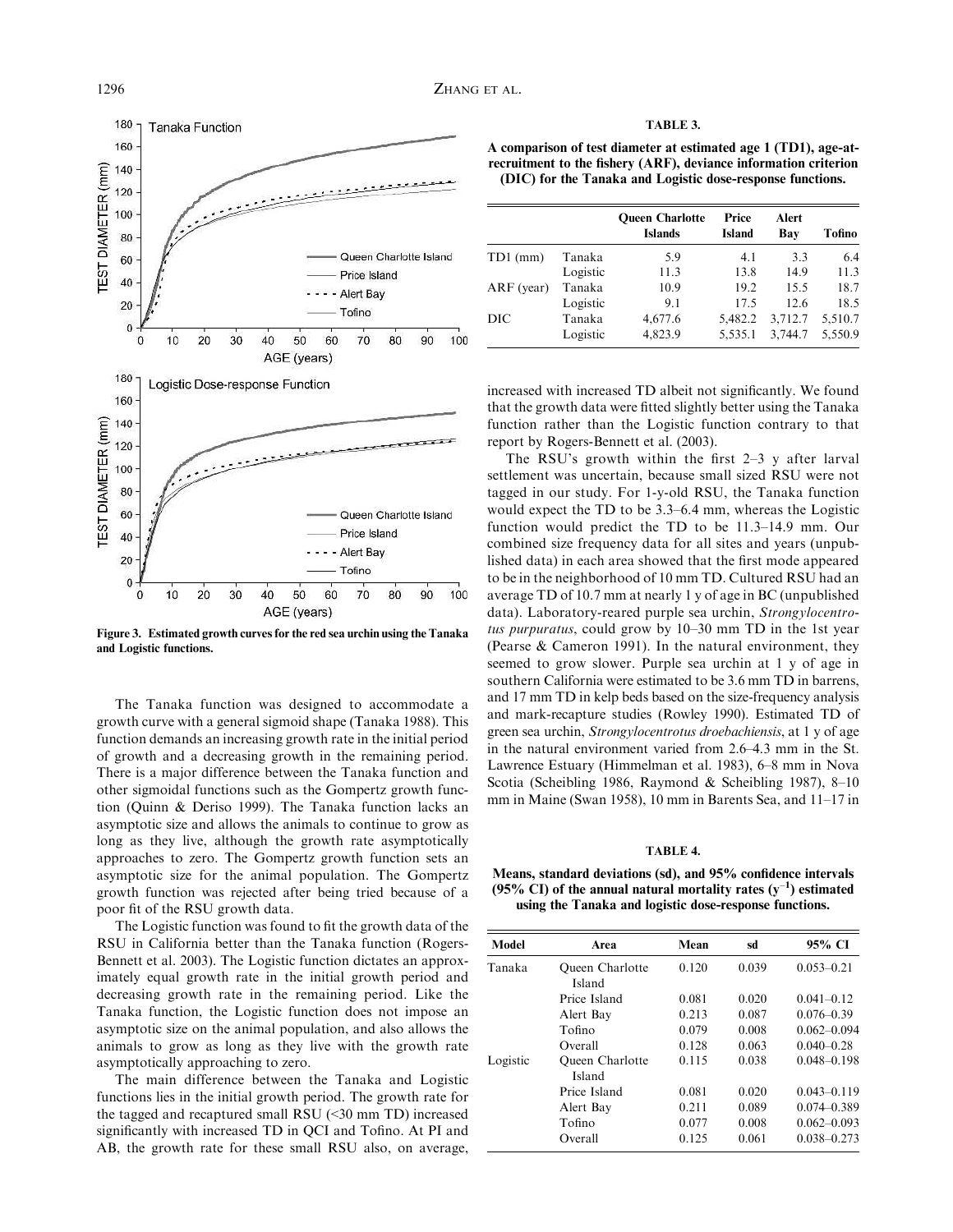Nova Scotia (Miller & Mann 1973). Based on these studies, the mean TD is 8.7 mm for green sea urchin at 1 y of age. The TD for the RSU at 1 y of age is, therefore, likely to be somewhere between the two ranges predicted by the Tanaka and Logistic functions.

The Tanaka and Logistic functions suffer from a restriction on the estimation of animals' sizes at young ages. The Tanaka function imposes a symmetrical bell-shaped curve for the growth rate. This function expects that the rate of increase in growth before the point of the maximum growth is the same as the rate of decrease in growth after the point of the maximum growth. If the growth rate increases slower towards the point of the maximum growth than it decreases after the point of the maximum growth, the Tanaka function will underestimate the sizes for the small RSU. The Logistic function, however, dictates an ever decreasing growth rate, even though the rate of decrease is very small (practically unchanged) in the initial growth period. Therefore, if growth accelerates substantially in the early years, the sizes for the young RSU will be overestimated by the Logistic function.

The RSU appears to be a slow growing species. Age at recruitment to the fishery, at 90 mm TD, varied from 10 y in QCI, 14 y in AB, to 18 y in PI and Tofino. Overall, the RSU grew the fastest in QCI, and faster in AB than in PI and Tofino. The growth rate of the RSU is likely to be greatly correlated with the amount of food available to the individuals (Rowley 1990), as the growth of the RSU individuals seemed to be substantially variable especially for small sized RSU. At a low population density, reduction in the competition among individual RSU for food may increase the food supply for the individuals. The RSU density was the lowest in QCI, and lower in AB than in PI and Tofino. Correspondingly, age at recruitment to the fishery was lowest in QCI, and lower in AB than in PI and Tofino.

The age at recruitment to the fishery for the RSU was variable, reflecting variable growth rates for the RSU in different locations. The age at recruitment to the fishery (89 mm TD) for the RSU in northern California was approximately 8.2 and 6.6 y using the Tanaka and Logistic functions respectively (Rogers-Bennett et al. 2003). For the RSU from various locations in California, Oregon, Washington, and Alaska, estimated ages at 90 mm TD ranged between 5 and 34 y with a mean of 14.6 y (Ebert et al. 1999). The estimated ages at recruitment to the fishery for the RSU in BC were well within the published age range. The RSU in AB grew at an average rate for the RSU on the west coast of North America, whereas the RSU from QCI grew faster than the average and the RSU from PI and Tofino grew slower. The relatively slow growth for the RSU in Tofino may be related to their dietary components. The stomach content examination revealed that drift eel grass, Zostera marina, was a major diet item for the RSU in Tofino (Bureau 1996). Morris & Campbell (1996) found that RSU fed with eelgrass grew almost 50% slower than those fed with bull kelp, Nereocystis luetkeana.

Although the RSU showed differences in growth over a substantial portion of its geographic range, the growth was found to be independent of latitude (Ebert et al. 1999). Differences in growth can be as great over very short distances as over more than 20° of latitude (Ebert et al. 1999). Despite the proximity of the two sites, Cosign Cove and Northwest Point, on San Nicolas Island, CA, the RSU exhibited very different growth rates. It would take 6 y for a RSU to reach 70 mm TD in the Northwest Point, whereas it would take twice as long to achieve this size at Cosign Cove (Ebert & Russell 1992). Our results also showed growth variability between locations had no latitudinal gradient.

The RSU seemed to be a long-lived species. The estimated mean TD for 100-y-old RSU was smaller than 130 mm in PI, AB, and Tofino. RSU with measured  $TDs \ge 130$  were more likely to be older than 100 y. The growth curves estimated by Ebert et al. (1999) also showed a high longevity for the RSU, which seemed to continue to grow throughout their lives and can live up to over 100 y. Using marks induced by enhanced radiocarbons in the ocean from nuclear weapons testing, Ebert & Southon (2003) confirmed that the RSU are long-lived animals. In addition, the largest individuals continue to develop gonad masses in accord with the same allometric relationships as smaller individuals, and senescence does not appear to occur in the RSU (Ebert & Southon 2003).

A sound fishery management plan relies on accurate estimates of natural mortality rates  $(M)$  of the managed species. M has been estimated for the RSU in a number of locations using size-frequency data (SFD). Based on the SFD and growth increment under the assumption of constant recruitment, M was estimated to be  $0.14 \text{ y}^{-1}$  for the RSU in an unharvested location in southern California (Botsford et al. 1993), and to be, on average,  $0.09 \text{ y}^{-1}$  for the RSU in three unharvested locations in northern California (Morgan et al. 2000). Using a modified version of the catch-at-size analysis (Sullivan et al. 1990), Lai & Bradbury (1998) estimated M and fishing mortality rate for the harvested RSU population in the northern end of the San Juan Islands, WA. The estimated average M was  $0.16$  y<sup>-1</sup> based on the SFD collected from surveys (Lai & Bradbury 1998).

Ebert & Russell (1992, 1993) and Ebert et al. (1999) estimated M for the RSU using the mean TD of the samples and the estimated growth function under the assumption of constant recruitment and stable population structure. Ebert et al. (1999) found that M was correlated with latitude, with higher estimates in southern California and lower estimates from northern California to Alaska (excluding BC). M varied from 0.088–0.401  $y^{-1}$  with an average of 0.242  $y^{-1}$  in southern California, and from  $0.016-0.204$  y<sup>-1</sup> with an average of 0.066  $y^{-1}$  from northern California to Alaska (Ebert et al. 1999). The difference in the survival rate for the RSU in the south and north was likely caused by temperature-related disease and stress (Ebert et al. 1999).

M estimates for the RSU in the north by Ebert et al. (1999) were generally lower than the estimates by other authors (Lai & Bradbury 1998, Morgan et al. 2000). Our estimated M for the RSU in BC was comparable to the estimates by the latter authors. M was estimated to be 0.08  $y^{-1}$  in PI and Tofino,  $0.12 \text{ y}^{-1}$  in QCI, and  $0.21 \text{ y}^{-1}$  in AB. The extraordinarily high  $M$  in AB was caused by a dramatic reduction (41%–49%) in the RSU density between 1995 and 1996. We are uncertain about the cause for such a high decline in density, which may be caused by poaching or emigration. If this drastic density reduction were not considered in the M estimation, then estimated mean M for the RSU in AB would be much smaller.

In the current study, the estimated growth function, based on the tag-recapture data, was used in the estimation of M as in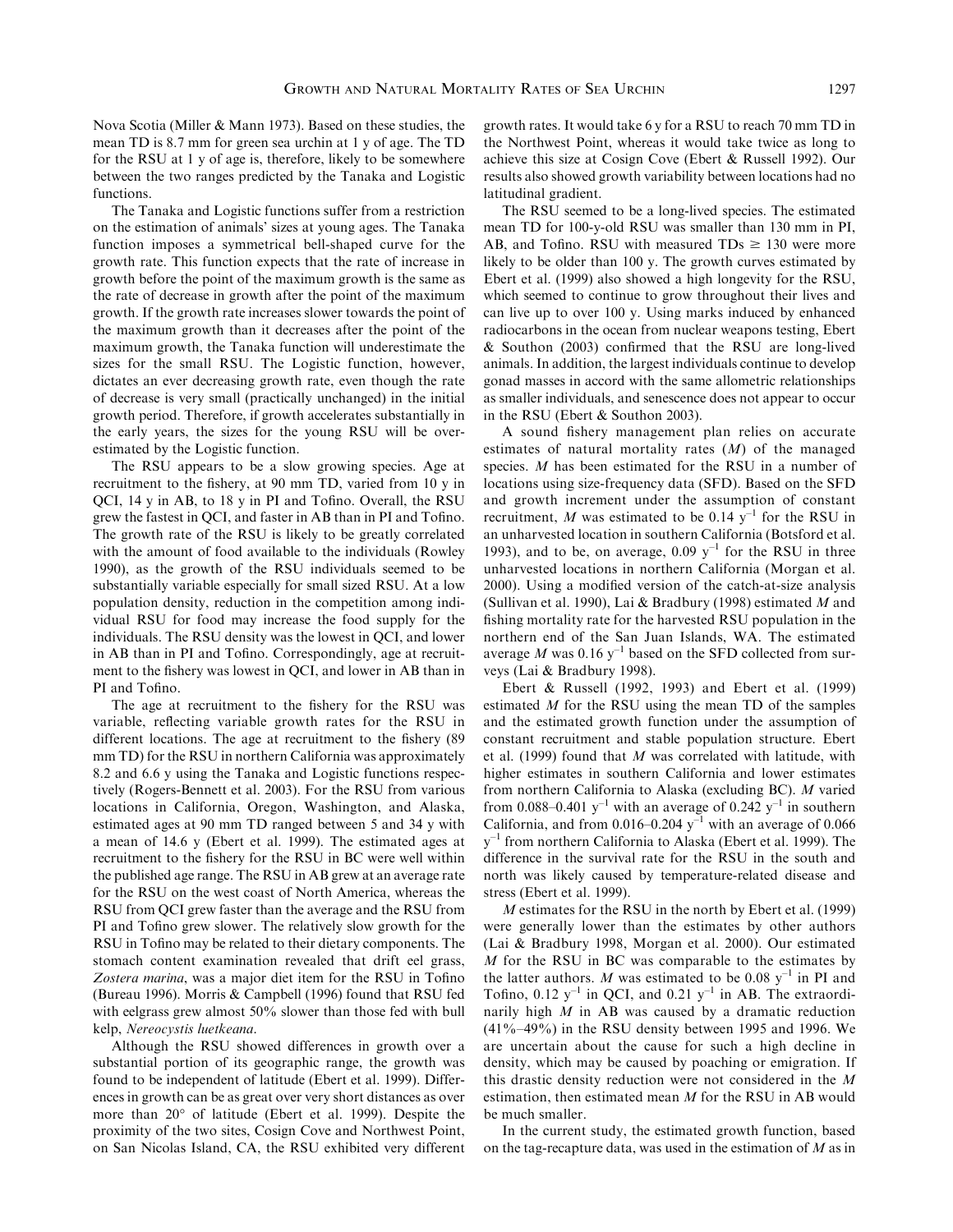the study of Ebert et al. (1999). Using their way of estimation, we estimated M to be considerably lower in BC: at 0.046  $y^{-1}$  in QCI, 0.034 y<sup>-1</sup> in PI, 0.031 y<sup>-1</sup> in AB, and 0.049 y<sup>-1</sup> in Tofino. However, this estimation hinged on the assumption of constant recruitment and stable population structure. This assumption was unlikely valid, because recruitment was likely to be substantially variable in different years. In our study, no such assumption was necessary, because the RSU densities were measured and the impact of variable annual recruitment could be incorporated. Our estimates should, at least theoretically, be more accurate than those by Ebert et al. (1999).

#### ACKNOWLEDGMENTS

The authors thank divers from Fisheries and Oceans Canada, the Pacific Urchin Harvesters Association (PUHA), Haida Fisheries, Kitasoo Fisheries Program, and Kwakiutl Fisheries Program for their help in the site surveys, urchin tagging and tag-recoveries; Tammy Norgard for processing and measuring urchin jaws; The PUHA, Haida Fisheries, Kitasoo Fisheries Program, and Kwakiutl Fisheries Program kindly provided vessels, personnel, and logistical support for the project; T. A. Ebert kindly provided information on the tagging techniques.

# LITERATURE CITED

- Bernard, F. R. & D. C. Miller. 1973. Preliminary investigation on the red sea urchin resources of British Columbia (Strongylocentrotus franciscanus [Agassiz]). Fish. Res. Board Can. Tech. Rep. 400: 1–37.
- Botsford, L. W., J. F. Quinn, S. R. Wing & J. G. Brittnacher. 1993. Rotating spatial harvest of a benthic invertebrate, the red sea urchin, Strongylocentrotus franciscanus. Proceedings of the international symposium on management strategies for exploited fish populations, Alaska Sea Grant College Program. AK-SG-93-02. pp. 409–428.
- Bureau, D. 1996. Relationship between feeding, reproductive condition, jaw size and density in the red sea urchin, Strongylocentrotus franciscanus. M.Sc. Thesis, Simon Fraser University, Vancouver, Canada.
- Campbell, A., D. Tzotzos & J. Rogers. 2004. The red sea urchin, Strongylocentrotus franciscanus, fishery in British Columbia. In: Lawrence, J. M. & O. Guzman, editors. Sea urchin fisheries and Ecology. Lancaster, PA, USA: DEStech Publ., Inc. pp. 56–63.
- Campbell, A., D. Leus, E. Merner, W. C. Hajas & L. L. Barton. 2008. Framework for estimating quotas for the red sea urchin fishery in British Columbia using shoreline length and density estimates. Can. Stock Assessment Secretariat Res. Doc (In press).
- Ebert, T. A. 1980. Estimating parameters in a flexible growth equation, the Richards function. Can. J. Fish. Aquat. Sci. 37:687– 692.
- Ebert, T. A. 1983. Recruitment in echinoderms. Echinoderm Studies 1:169–203.
- Ebert, T. A., J. D. Dixon, S. C. Schroeter, P. E. Kalvass, N. T. Richmond, W. A. Bradbury & D. A. Woodby. 1999. Growth and mortality of red sea urchin Strongylocentrotus franciscanus across a latitudinal gradient. Mar. Ecol. Prog. Ser. 190:189– 209.
- Ebert, T. A. & M. P. Russell. 1992. Growth and mortality estimates for red sea urchin, Strongylocentrotus franciscanus, from San Nicolas Island, California. Mar. Ecol. Prog. Ser. 81:31–41.
- Ebert, T. A. & M. P. Russell. 1993. Growth and mortality of subtidal red sea urchins (Strongylocentrotus franciscanus) at San Nicolas Island, California, USA: problems with models. Mar. Biol. 117:79– 89.
- Ebert, T. A., S. C. Schroeter, J. D. Dixon & P. Kalvass. 1994. Settlement patterns of red and purple sea urchins (Strongylocentrotus franciscanus and S. purpuratus) in California, USA. Mar. Ecol. Prog. Ser. 111:41–52.
- Ebert, T. A. & J. R. Southon. 2003. Red sea urchins (Strongylocentrotus franciscanus) can live over 100 years: Confirmation with A-bomb <sup>14</sup>carbon. Fish. Bull. (Wash. D.C.) 101:915–922.
- Fablet, R. 2006. Statistical learning applied to computer-assisted fish age and growth estimation from otolith images. Fish. Res. 81: 219–228.
- Francis, M. P. & K. P. Mulligan. 1998. Age and growth of New Zealand school shark, Galeorhinus galeus. N. Z. J. Mar. Freshw. Res. 32:427– 440.
- Himmelman, J. H., A. Cardinal & E. Bourget. 1983. Community development following removal of sea urchins, Strongylocentrotus droebachiensis, from the rocky subtidal zone of the St. Lawrence Estuary, Eastern Canada. Oecologia (Berlin) 59:21–39.
- Kenner, M. 1992. Population dynamics of the sea urchin Strongylocentrotus purpuratus in a Central California kelp forest: recruitment, mortality, growth, and diet. Mar. Biol. 112:107–118.
- Kramer, D. E. & D.M. A. Nordin. 1975. Physical data from a study of size, weight and gonad quality for the red sea urchin (Strongylocentrotus franciscanus [Agassiz]). over a one-year period. Fish. Res. Board Can. MS. Ser. 1372:1–91.
- Lai, H. L. & A. Bradbury. 1998. A modified catch-at-length analysis model for a red sea urchin (Strongylocentrotus franciscanus) population. Can. Spec. Publ. Fish. Aquat. Sci. 125:85–96.
- Miller, R. J. & K. H. Mann. 1973. Ecological energetics of the seaweed zone in a marine bay on the Atlantic coast of Canada. III. Energy transformations by sea urchins. Mar. Biol. 18:99– 114.
- Morgan, L. E., L. W. Botsford, S. R. Wing & B. D. Smith. 2000. Spatial variability in growth and mortality of the red sea urchin, Strongylocentrotus franciscanus, in northern California. Can. J. Fish. Aquat. Sci. 57:980–992.
- Morris, T. J. & A. Campbell. 1996. Growth of juvenile red sea urchin (Strongylocentrotus franciscanus) fed Zostera marina or Nereocystis luetkeana. J. Shellfish Res. 15:777–780.
- Pearse, J. S. & R. A. Cameron. 1991. Echinodermata: echinoidea. In: A. C. Giese, J. S. Pearse & V. B. Pearse, editors. Reproduction of marine invertebrates, vol. 6. New York, NY: Academic Press. pp. 513–662.
- Quinn, T. J. & R. B. Deriso. 1999. Quantitative fish dynamics. New York: Oxford University Press. pp. 542.
- Raymond, B. G. & R. E. Scheibling. 1987. Recruitment and growth of the sea urchin Strongylocenfrotus droebachiensis (Muller) following mass mortalities off Nova Scotia, Canada. J. Exp. Mar. Biol. Ecol. 108:31–54.
- Richards, F. J. 1959. A flexible growth curve for empirical use. J. Exp. Bot. 10:290–300.
- Ricker, W. E. 1975. Computation and interpretation of biological statistics of fish populations. Bull. Fish. Res. Board Can. 191: 382.
- Rogers-Bennett, L., D. W. Rogers, W. A. Bennett & T. A. Ebert. 2003. Modeling red sea urchin (Strongylocentrotus franciscanus) growth using six growth functions. Fish. Bull. (Wash. D.C.) 101: 614–626.
- Rowley, R. J. 1990. Newly settled sea urchins in a kelp bed and urchin barren ground: A comparison of growth and mortality. Mar. Ecol. Prog. Ser. 62:229–240.